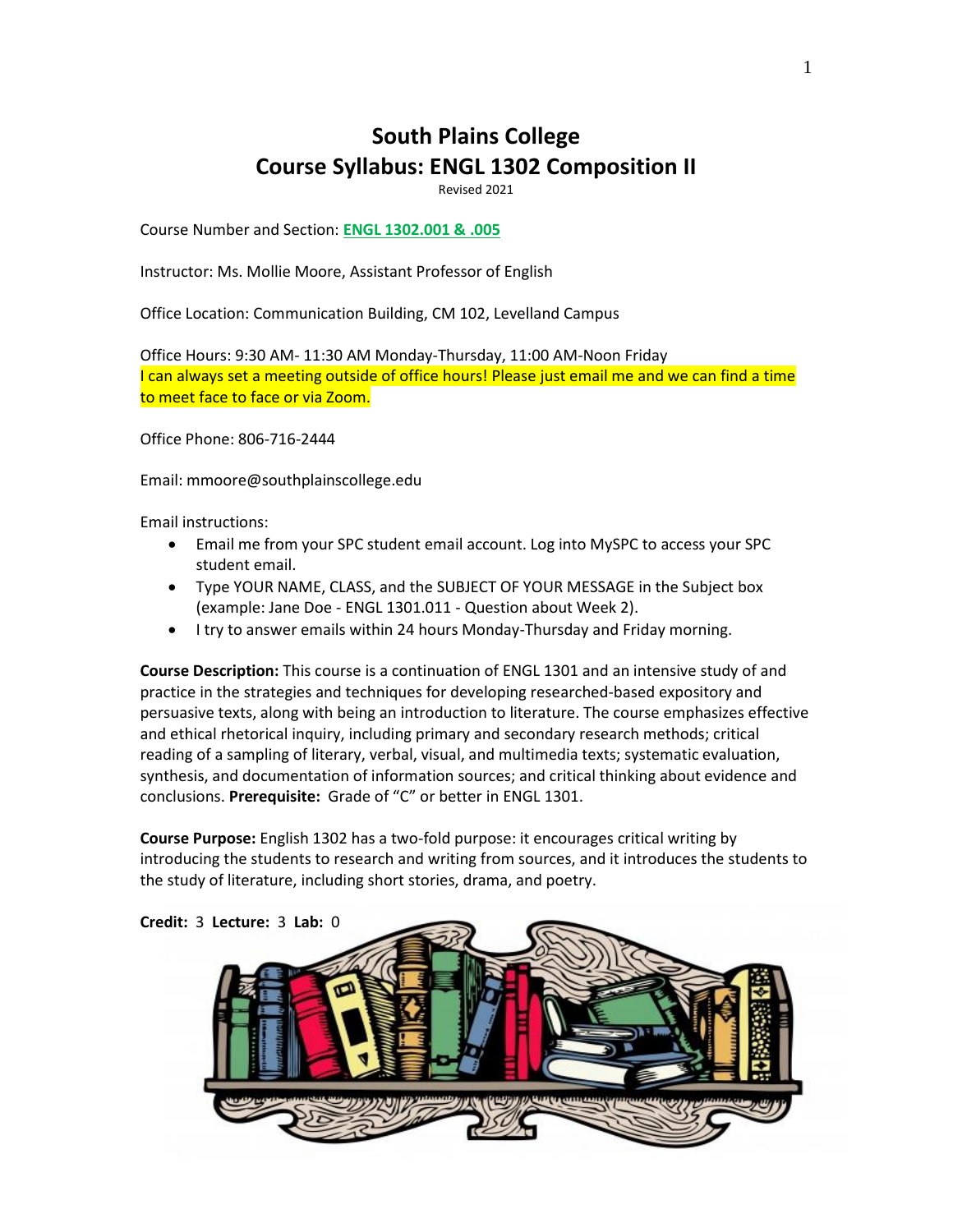#### **Required Textbook (print or ebook):**

- *1. Norton Introduction to Literature*, Shorter 13th edition, edited by Kelly J. Mays **Print textbook ISBN: 978-0-393-66494-2**
	- **OR**

**Ebook ISBN: 978-0-393-69117-7** \*\*Please only buy an ebook if you have portable technology other than a phone that you can bring to class every day and look ONLY at the book.

#### **Technology Requirements:**

- 1. **SPC username and password:** email helpdesk@southplainscollege.edu or call the SPC Help Desk at 806-716-2600 for help with your username/password
- 2. **SPC student email access:**
	- o **SPC Student Email Account:** If you haven't already, you must go ahead and activate your SPC student email account. Not only will you need access to your SPC email account to receive TURNITIN digital paper submission receipts for our class, but you must use it to communicate with me.
		- Your SPC Email address is: **yourSPCusername@southplainscollege.edu** (ex. [jsmith1234@southplainscollege.edu\)](mailto:jsmith1234@southplainscollege.edu).
		- Your student email password is the same as your Blackboard password. If you need help, call the SPC Help Desk at 806-716-2600.
		- To access your SPC email account, log in to [MySPC here](https://fs.southplainscollege.edu/adfs/ls?wa=wsignin1.0&wtrealm=urn%3aportal.southplainscollege.edu%3a443&wctx=https%3a%2f%2fportal.southplainscollege.edu%2f_layouts%2f15%2fAuthenticate.aspx%3fSource%3d%252F&wreply=https%3a%2f%2fportal.southplainscollege.edu%2f_trust%2fdefault.aspx)
		- You can also set up access to your SPC email account through mobile phone mail apps, such as default smartphone Mail app or the Outlook app.
		- Check with the SPC Help Desk for assistance: 806-716-2600.
- 3. **Regular access to a computer and reliable internet service:**
	- $\circ$  Open computer labs are available free to students with an SPC I.D. on all SPC campuses (Levelland, Reese, Lubbock, Plainview).
	- $\circ$  Computer or internet connection problems may occur for you at some point this semester. **Understand that it is your responsibility to find alternate computers you may use to submit your work on time***.* Find your alternate resources **now;** do not wait until you suddenly need them! Line up three friends TODAY who would be willing to loan you a laptop if yours suddenly crashes.
	- o Free WiFi is available in all SPC campus buildings, some SPC parking lots, most coffee shops, etc.
- **4. Blackboard:** grades, assignments, quizzes, videos, and many other resources for this class are accessed through the Blackboard learning management system. Use your SPC credentials to log in here[: https://southplainscollege.blackboard.com](https://southplainscollege.blackboard.com/)
- 5. **Office 365: Word and PowerPoint**: You are required to use Microsoft Word to create papers for this course. As a member of the SPC community, you have free access to Office 365. Office 365 provides free online access to Microsoft Word, Microsoft Excel, Microsoft PowerPoint, and 1TB of free online storage with Microsoft OneDrive. You can use Office 365 online or download for free and install to your PC, Mac, or mobile device.
	- o To access Office 365 for free as an SPC student, go to [https://www.office.com](https://www.office.com/) and sign in with the following credentials:
		- SPCusername@southplainscollege.edu and your SPC password.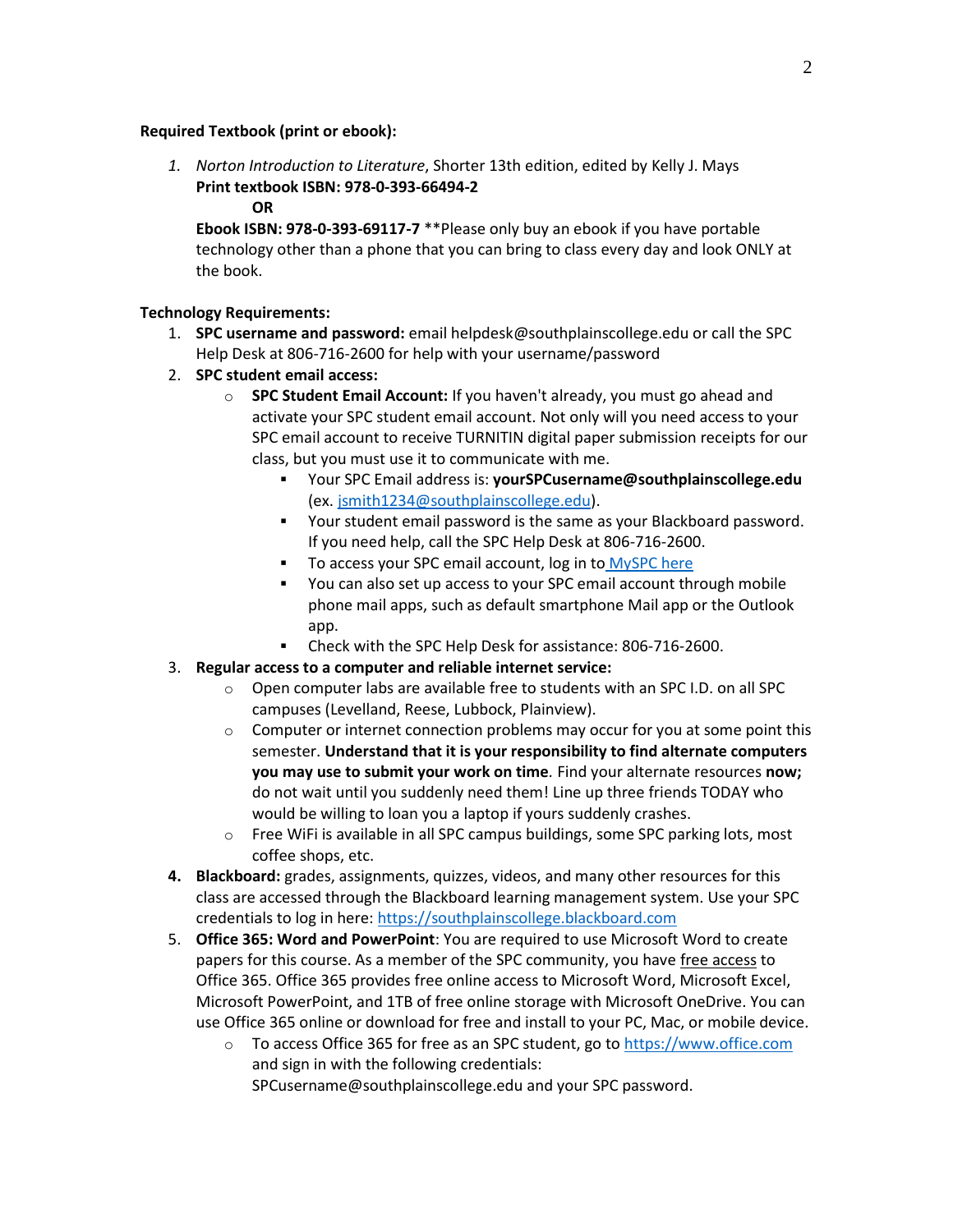- $\circ$  You can then click the link for the individual application you want to use online, or click the install office link towards the top right to install the application to your computer.
- 6. **Adobe Reader:** Available to download free from this website: <http://www.adobe.com/products/reader.html>

**Computer Help:** need help with your computer, laptop, email address, username/password?

- [helpdesk@southplainscollege.edu](mailto:helpdesk@southplainscollege.edu)
- 806-716-2600

## **Blackboard Help:**

- 1. **Get Help by Email:** [blackboard@southplainscollege.edu](mailto:blackboard@southplainscollege.edu)
	- o Be sure to include your full name, your instructor's name, the course and section you are enrolled in, and a detailed description of the problem.
	- o The blackboard@southplainscollege.edu account is monitored from 8:00 a.m. 10:00 p.m., Monday – Sunday.
	- $\circ$  You can expect a response within 24 hours by email; however, the average response time is less than one hour.
- 2. **Get Help by Phone**: 806-716-2180 (available between 8 AM and 4 PM Monday through Friday, except on holidays)
- 3. **Get Help Online:** click on the Help link listed in the Blackboard course menu.

**This course satisfies a Core Curriculum Requirement:** Yes—Communication Foundational Component Area

#### **Core Curriculum Objectives addressed:**

- **Communications skills**—to include effective written, oral and visual communication
- **Critical thinking skills**—to include creative thinking, innovation, inquiry, and analysis, evaluation and synthesis of information
- **Teamwork**—to include the ability to consider different points of view and to work effectively with others to support a shared purpose or goal
- **Personal Responsibility**—to include the ability to connect choices, actions, and consequences to ethical decision-making.

**Student Learning Outcomes:** Upon successful completion of this course, students will:

- 1. Demonstrate knowledge of individual and collaborative research processes.
- 2. Develop ideas and synthesize primary and secondary sources within focused academic arguments, including one or more research-based essays.
- 3. Analyze, interpret, and evaluate a variety of texts for the ethical and logical uses of evidence.
- 4. Apply critical thinking to the study of literature and write essays which demonstrate that critical thinking.
- 5. Use edited American English to write in a style that clearly communicates meaning, builds credibility, and inspires belief or action.
- 6. Apply the conventions of style manuals for specific academic disciplines (e.g., APA, CMS, MLA, etc.)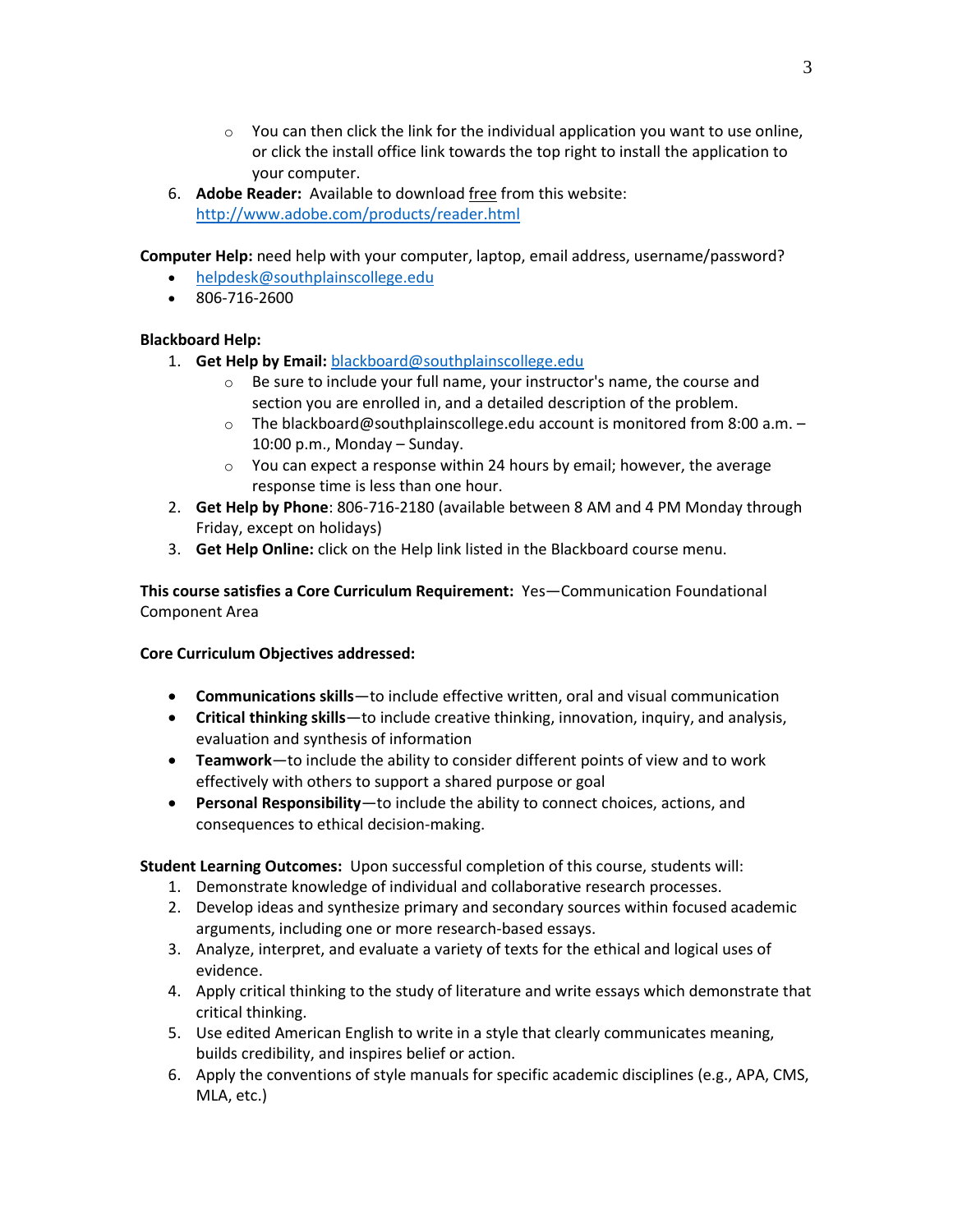7. Read and view videos of works of literature; analyze the use of literary devices (plot, point of view, theme, characterization, setting, symbolism, tone, etc.); participate in class discussions of the readings; and be tested over their understanding of the readings and lectures through quizzes, examinations, and/or written assignments.

**Student Learning Outcomes Assessment:** A pre- and post-test and/or a writing assignment rubric will be used to determine the extent of improvement that the students have gained during the semester.

#### **Grade Calculation:**

- Quizzes and In-Class Assignments -- 20%
- Participation—15%
- Character Analysis Essay -- 10%
- Annotated Bibliography -- 5%
- Research Paper Outline -- 5%
- Research Paper Rough draft -- 10%
- Research Paper Peer Review -- 5%
- Research Paper Final Draft -- 20%
- Midterm exam -- 5%
- $\bullet$  Final exam  $-5\%$

#### **Essay Assessment Guidelines:**

Essays may earn grades ranging from A to F based on the instructor's grading scale. Depending on the assignment, certain criteria may be weighted more than others, and the instructor's assignment may establish additional, more specific criteria. The quality of each of the criteria determines the letter grade. Not every essay will fit a single grade's description completely. Instructors may also include process assignments and drafts in their assessment of the final grade.

#### **"A" Essay (Superior)**

To earn an "A," a paper meets all of the criteria below:

- 1. The paper fulfills all the basic requirements of the assignment (for example, topic, purpose, length, format).
- 2. **Unity:** The paper states a clear thesis, all topic sentences strongly support the thesis, and body paragraphs are unified around their topic sentences. The essay conveys a clear purpose and is tailored to a distinctive audience.
- 3. **Support**: Body paragraphs contain abundant, fresh details and examples that provide specific, concrete, logical evidence. If sources are required, the paper accurately integrates and correctly documents credible source material to add insight, sophistication, and complexity to the paper's ideas.
- 4. **Coherence:** The organization of the paper is excellent and logical (emphatic order, chronological order, etc.), transitions are sophisticated, and the paper exhibits mastery of basic components (introduction, conclusion, and body paragraph structure).
- 5. **Sentence Skills:** The paper contains no major errors (fragment, fused sentence, comma splice, subject-verb agreement, pronoun reference or agreement, verb form) and is virtually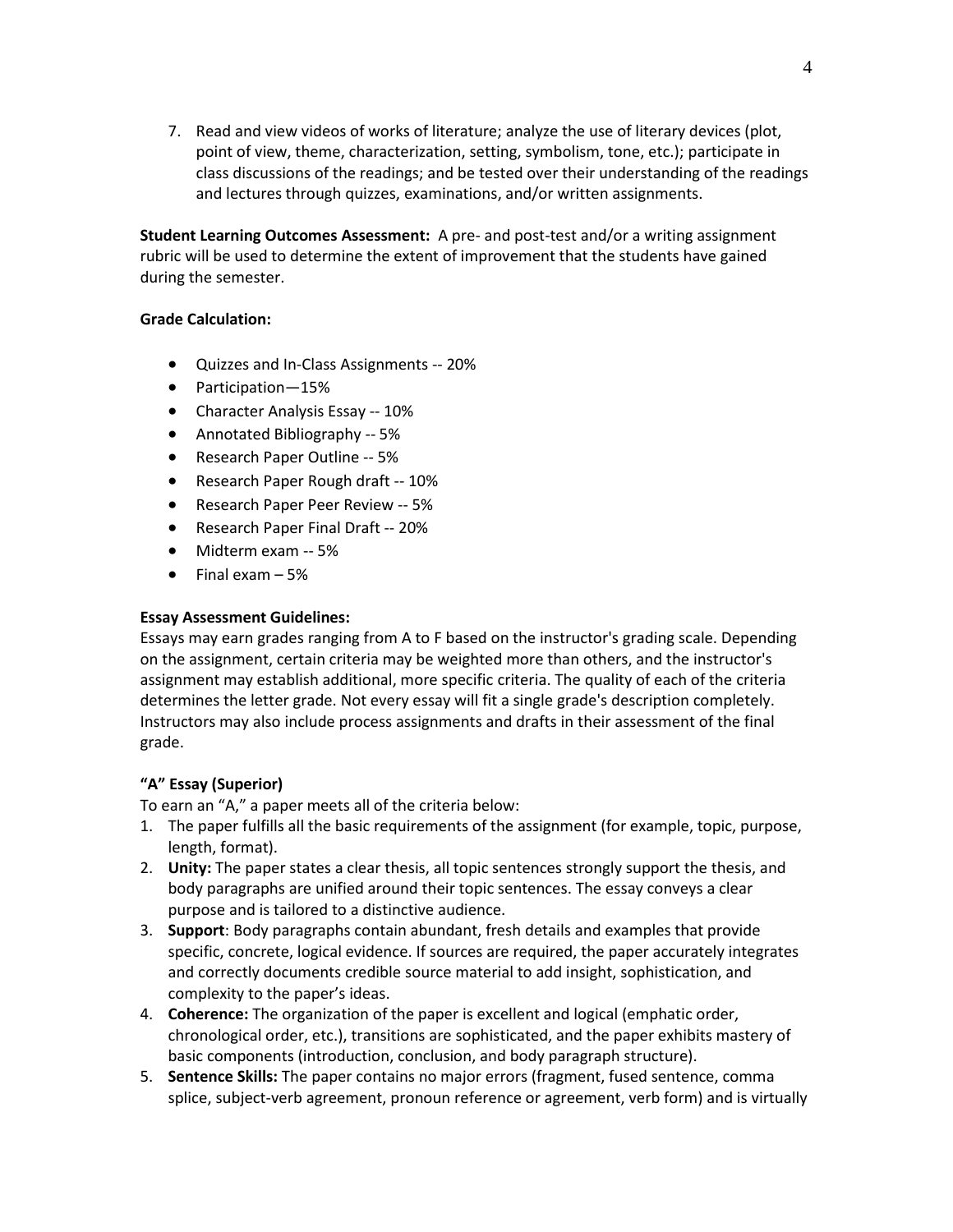free of other grammar, spelling, wrong word, punctuation, mechanical, or point of view errors. Word choice and sentence variety (simple, compound, complex) are effective and powerful.

## **"B" Essay (Strong)**

To earn a "B," a paper meets all of the criteria below:

- 1. The paper fulfills all the basic requirements of the assignment (for example, topic, purpose, length, format).
- 2. **Unity:** The paper states a clear thesis, all topic sentences directly support the thesis, and body paragraphs display unity. The essay conveys good awareness of purpose and audience.
- 3. **Support**: Body paragraphs are well-developed with specific details, examples, and sound logic. If sources are required, the paper accurately uses and correctly documents credible source material to supplement its ideas.
- 4. **Coherence:** The organization of the paper is clear and helpful, transitions are helpful, and the paper exhibits strong basic components (introduction, conclusion, and body paragraph structure).
- 5. **Sentence Skills:** The paper contains no more than two major errors (fragment, fused sentence, comma splice, subject-verb agreement, pronoun reference or agreement, verb form) and very few other grammar, spelling, wrong word, punctuation, mechanical, or point of view errors. Word choice and sentence variety are strong.

## **"C" Paper (Acceptable)**

To earn a "C," a paper meets all of the criteria below:

- 1. The paper fulfills all the basic requirements of the assignment (for example, topic, purpose, length, format).
- 2. **Unity:** A thesis is stated but may lack a strong claim or be obvious or predictable; topic sentences adequately support the thesis. One error in paragraph unity may occur. The essay's purpose and audience are adequately conveyed.
- 3. **Support**: Body paragraphs contain relevant details or logical reasons but need more specific examples/evidence. If sources are required, credible outside sources are usually integrated and cited correctly.
- 4. **Coherence:** Organization of ideas is satisfactory, transitions are logical, and the paper indicates competence in basic components (introduction, conclusion, and body paragraph structure).
- 5. **Sentence Skills:** The paper contains no more than four major errors (fragment, fused sentence, comma splice, subject-verb agreement, pronoun reference or agreement, verb form). Some other grammar, spelling, wrong word, punctuation, mechanical, or point of view errors are present but not distracting. Word choice and sentence variety are strong.

#### **"D" Paper (Developing)**

To earn a "D," a paper will exhibit *one or more* of the weaknesses below:

- 1. The paper only partially fulfills one or more of the basic requirements of the assignment (for example, topic, purpose, length, format).
- 2. **Unity:** The thesis may announce the topic but no claim, contain more than one idea, or be too vague, too broad, or too narrow. Topic sentences are not tied to the thesis. Two errors in paragraph unity may occur. Essay conveys little awareness of audience or purpose.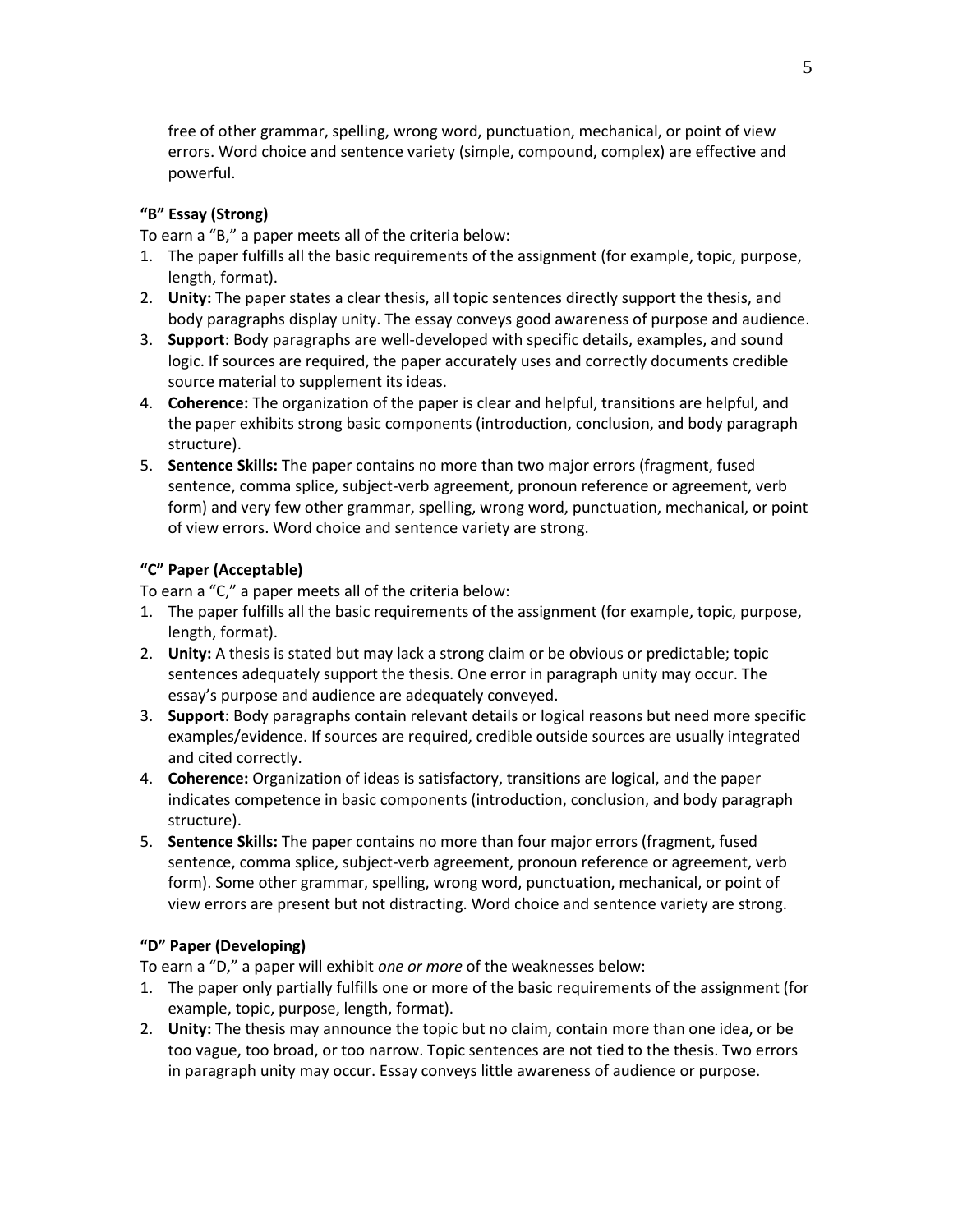- 3. **Support**: Details are sparse or vague and consist of generalizations, clichés, or repetition. If applicable, sources are insufficient and/or not always integrated or cited correctly.
- 4. **Coherence:** Organization is attempted but disjointed or confusing; transitions are sparse. The paper indicates awareness of but not competence in basic components (introduction, conclusion, and body paragraph structure).
- 5. **Sentence Skills:** The paper contains no more than six major errors (fragment, fused sentence, comma splice, subject-verb agreement, pronoun reference or agreement, verb form). Several other grammar, spelling, wrong word, punctuation, mechanical, or point of view errors distract from the content. Informal word choices occur with little or no variety in sentence type and length.

# **"F" Paper (Unacceptable)**

To earn an "F," a paper will exhibit *one or more* of the weaknesses below:

- 1. The paper fails to fulfill one or more of the basic requirements of the assignment (for example, topic, purpose, length, format).
- 2. **Unity:** The thesis is illogical, incomplete, or missing, so the essay lacks focus on one central idea. Topic sentences are missing, so body paragraphs lack unity. The essay ignores the purpose and audience.
- 3. **Support**: Details are illogical, irrelevant, or missing from body paragraphs. If sources are required, the paper fails to use sources, does not meet the minimum source requirements, uses source material inaccurately, uses sources that are not credible, fails to document fully or correctly, and/or includes plagiarism.
- 4. **Coherence:** Organization is incoherent, transitions are missing or illogical, or the paper indicates lack of competence in basic paper components (for example, lack of introduction and/or conclusion, lack of paragraphing).
- 5. **Sentence Skills:** Seven or more major errors (fragment, fused sentence, comma splice, subject-verb agreement, pronoun reference or agreement, verb form) occur with numerous other grammar, spelling, wrong word, punctuation, mechanical, or point of view errors. Word choice is often inaccurate, immature, or inappropriate. Multiple sentence structure/syntax errors make the paper difficult or almost impossible to read. If one type or a combination of types of errors, regardless of whether they are major or minor, seriously affects the readability of a paper, it will receive an "F."

# **Student Responsibilities:** Students are expected to *[May vary by instructor but usually include the following]*

- 1. Be on time and regularly attend class
- 2. Be responsible for the learning process, including preparation for class, such as reading and homework; participation in class discussions, including asking relevant questions; getting assignments and/or notes if absent; and accepting responsibility for not understanding an assignment or failing an assignment
- 3. Be responsible for having an appropriate attitude and using appropriate language in academic environments; not use condescending, inflammatory, threatening, or profane rhetoric, whether verbally or in written form, in academic environments
- 4. Have respectful behavior toward instructor and classmates in order to contribute to the atmosphere necessary for learning
- 5. Be responsible for courteous actions to others, especially by putting away cell phones and other distractions while in class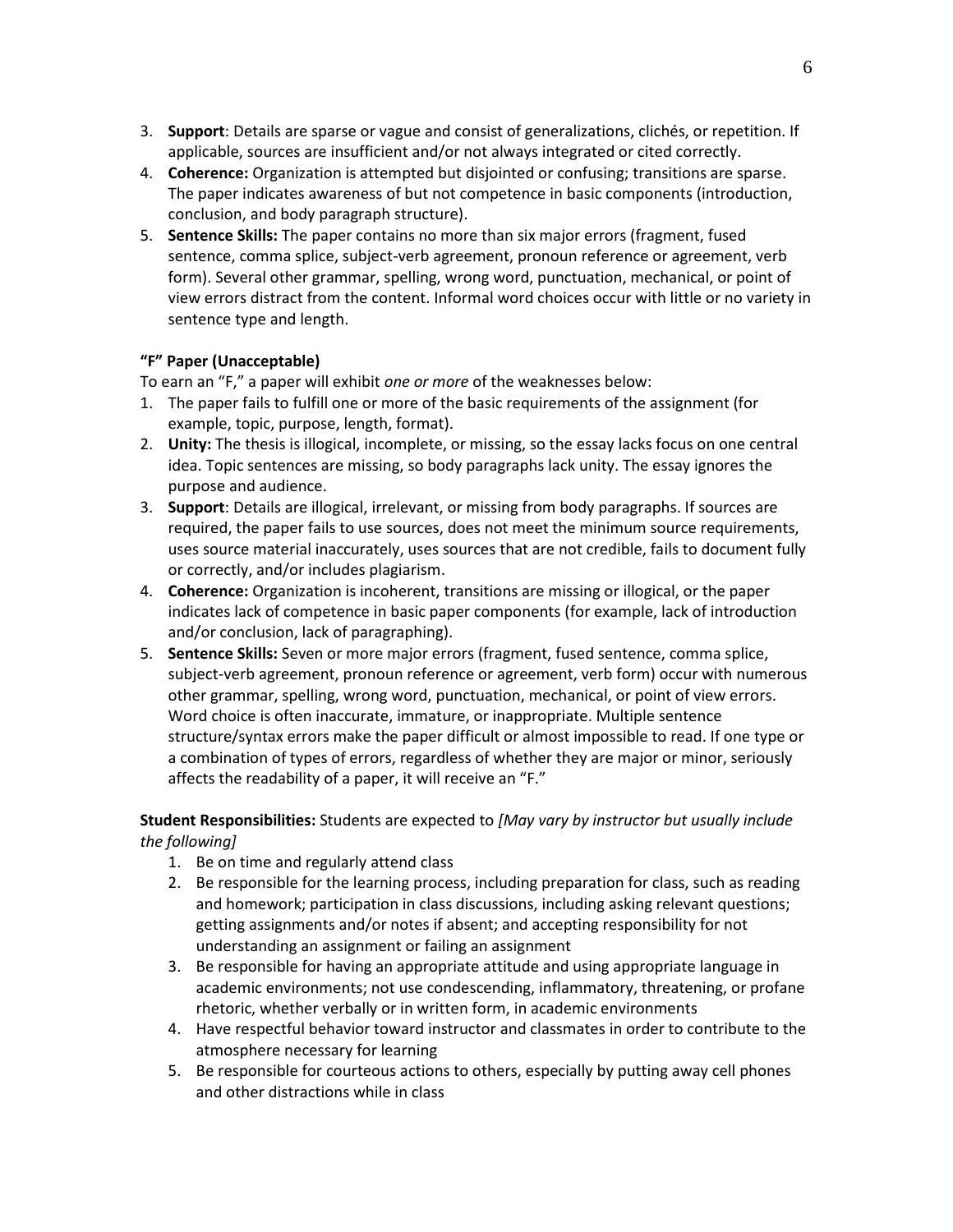- 6. Be responsible for writing down all grades and applying them to the grading scale used for the class, which is shown in the course's policy statement/syllabus
- 7. Submit all assignments in accordance with due dates, formats, and requirements
- 8. Avoid all forms of cheating and plagiarism on all assignments, including improper collaboration
- 9. Ask questions when something is unclear.

**Attendance Policy:** Students are expected to attend all classes in order to be successful in a course. The student may be administratively withdrawn from the course when absences become more than 4 class periods.

When an unavoidable reason for class absence arises, such as illness, an official trip authorized by the college or an official activity, the instructor may permit the student to make up work missed. It is the student's responsibility to complete work missed within a reasonable period of time as determined by the instructor. Students are officially enrolled in all courses for which they pay tuition and fees at the time of registration. Should a student, for any reason, delay in reporting to a class after official enrollment, absences will be attributed to the student from the first class meeting.

Students who enroll in a course but have "Never Attended" by the official census date, as reported by the faculty member, will be administratively dropped by the Office of Admissions and Records. A student who does not meet the attendance requirements of a class as stated in the course syllabus and does not officially withdraw from that course by the official census date of the semester, may be administratively withdrawn from that course and receive a grade of "X" or "F" as determined by the instructor.

**COVID Policy:** If you test positive for COVID or have been exposed, immediately notify Associate Director of Health and Wellness DeEtte Edens (dedens@southplainscollege.edu) for guidance. If she determines that you need to quarantine, she will notify your instructors. It is your responsibility to contact your instructors to inform them, also, and to make a plan to stay caught up with course work while you are isolated.

**Plagiarism and Cheating:** Students are expected to do their own work on all projects, quizzes, assignments, and papers. Failure to comply with this policy will result in an F for the assignment and can result in an F for the course if circumstances warrant it.

Plagiarism violations include, but are not limited to, the following

- 1. Turning in a paper that has been purchased, borrowed, or downloaded from another student, an online term paper site, or a mail order term paper mill;
- 2. Cutting and pasting together information from books, articles, other papers, or online sites without providing proper documentation;
- 3. Using direct quotations (three or more words) from a source without showing them to be direct quotations and citing them.
- 4. Missing in-text citations.

Cheating violations include, but are not limited to, the following:

1. Obtaining an examination by stealing or collusion;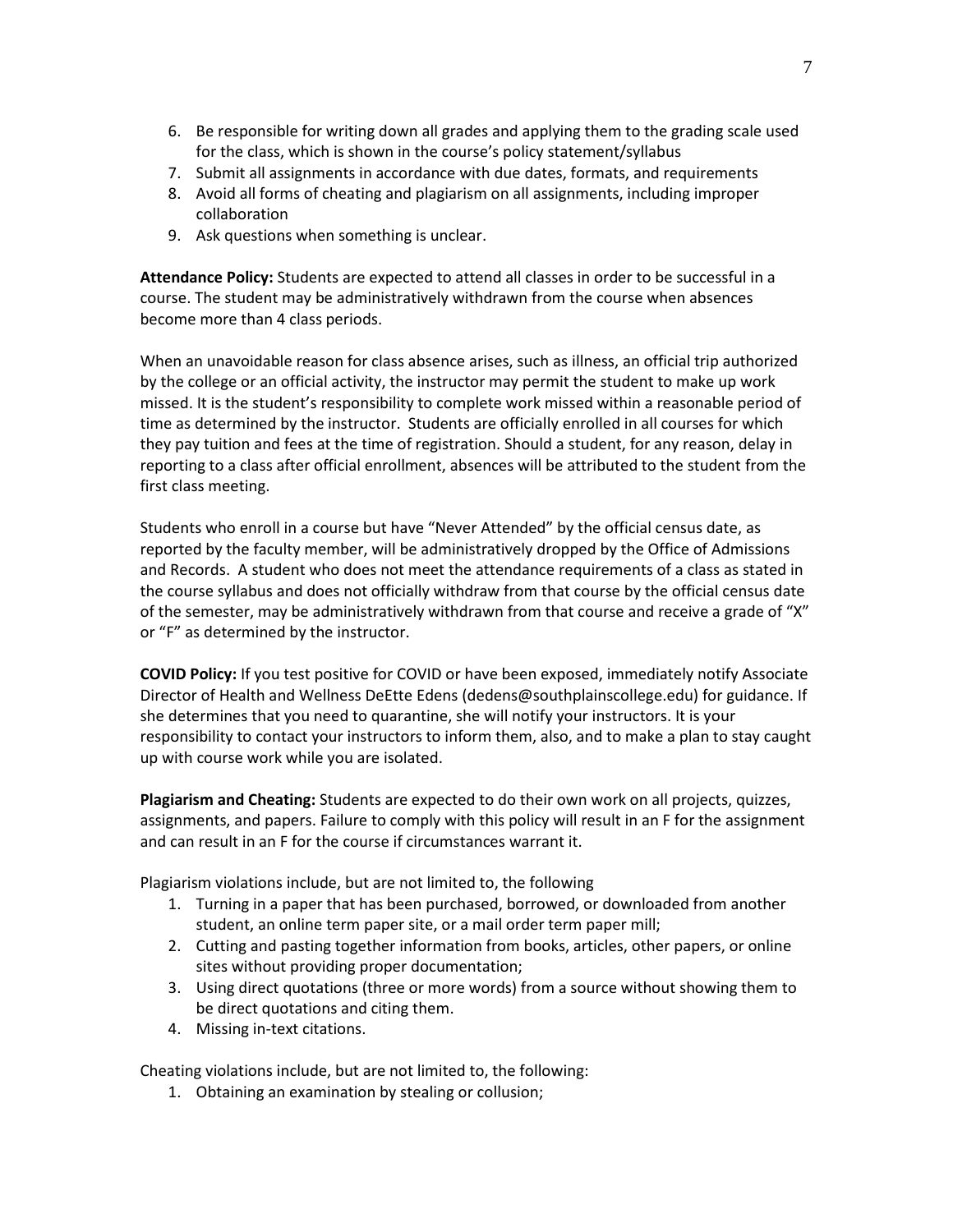- 2. Discovering the content of an examination before it is given;
- 3. Using an unauthorized source of information (notes, textbook, text messaging, internet) during an examination, quiz, or homework assignment;
- 4. Entering an office or building to obtain unfair advantage;
- 5. Taking an examination for another;
- 6. Altering grade records; or
- 7. Copying another's work during an examination or on a homework assignment.

**Student Code of Conduct Policy**: Any successful learning experience requires mutual respect on the part of the student and the instructor. Neither instructor nor student should be subject to others' behavior that is rude, disruptive, intimidating, aggressive, or demeaning**.** Student conduct that disrupts the learning process or is deemed disrespectful or threatening shall not be tolerated and may lead to disciplinary action and/or removal from class.

**Diversity Statement:** In this class, the teacher will establish and support an environment that values and nurtures individual and group differences and encourages engagement and interaction. Understanding and respecting multiple experiences and perspectives will serve to challenge and stimulate all of us to learn about others, about the larger world and about ourselves. By promoting diversity and intellectual exchange, we will not only mirror society as it is, but also model society as it should and can be.

**Disabilities Statement:** Students with disabilities, including but not limited to physical, psychiatric, or learning disabilities, who wish to request accommodations in this class should notify the Disability Services Office early in the semester so that the appropriate arrangements may be made. In accordance with federal law, a student requesting accommodations must provide acceptable documentation of his/her disability to the Disability Services Office. For more information, call or visit the Disability Services Office at Levelland (Student Health & Wellness Office) 806-716-2577, Reese Center (Building 8) 806-716-4675, or Plainview Center (Main Office) 806-716-4302 or 806-296-9611.

**Non-Discrimination Statement:** South Plains College does not discriminate on the basis of race, color, national origin, sex, disability or age in its programs and activities. The following person has been designated to handle inquiries regarding the non-discrimination policies: Vice President for Student Affairs, South Plains College, 1401 College Avenue, Box 5, Levelland, TX 79336. Phone number 806-716-2360.

**Title IX Pregnancy Accommodations Statement:** If you are pregnant, or have given birth within six months, Under Title IX you have a right to reasonable accommodations to help continue your education. To activate accommodations, you must submit a Title IX pregnancy accommodations request, along with specific medical documentation, to the Director of Health and Wellness. Once approved, notification will be sent to the student and instructors. It is the student's responsibility to work with the instructor to arrange accommodations. Contact the Director of Health and Wellness at 806-716-2362 or emai[l cgilster@southplainscollege.edu](mailto:cgilster@southplainscollege.edu) for assistance.

**Campus Concealed Carry Statemen**t (Rev. 7/28/2021): Texas Government Code 411.2031 et al. authorizes the carrying of a concealed handgun in South Plains College buildings by individuals and in accordance with Texas Government Code 411.209 (a). All holders of a valid Texas License